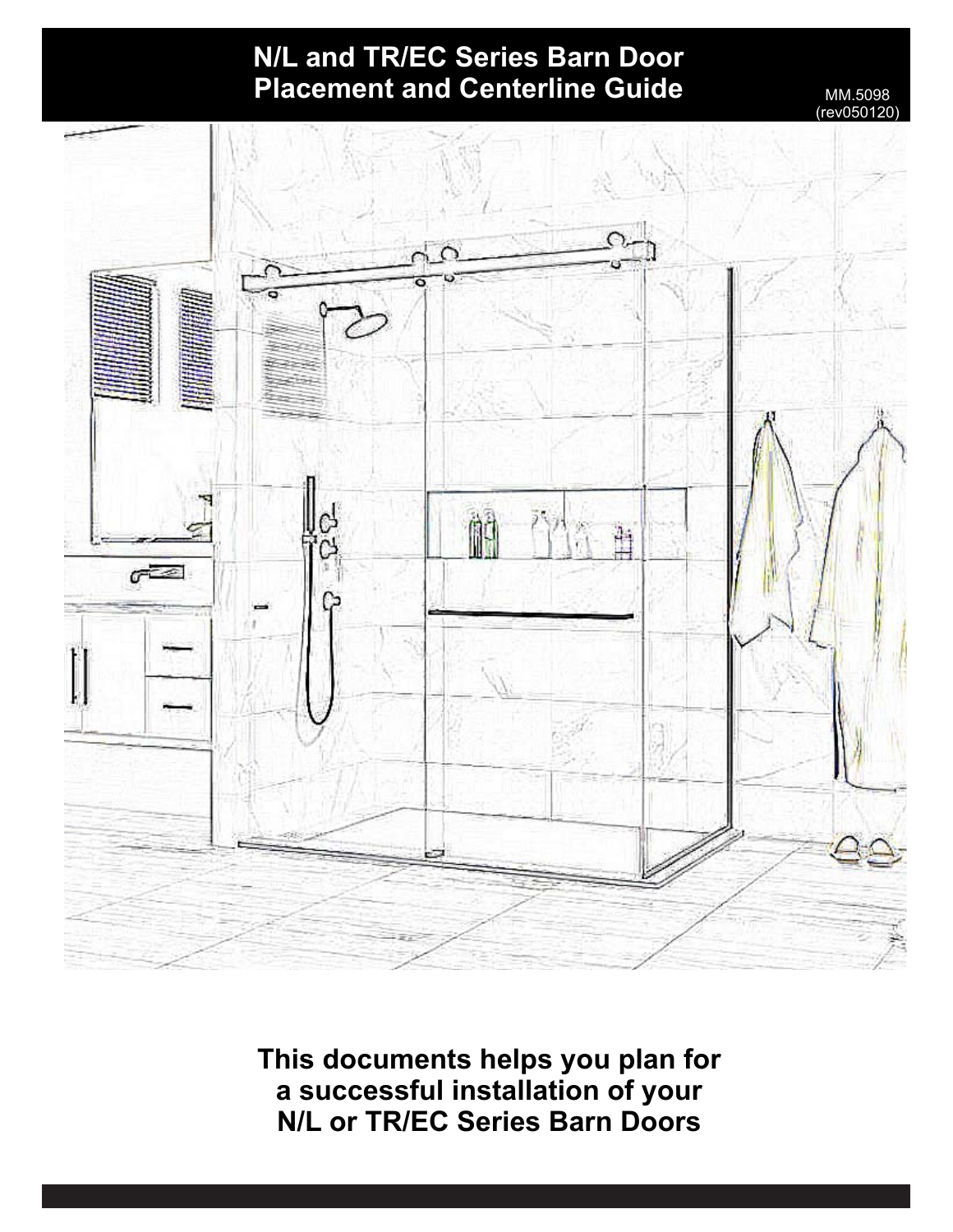# **Placement and Measuring Guide for NBSE/NBTE or LBSE/LBTE Bypass Sider**

This flyer should be integrated with the NBSE/NBTE and LBSE/LBTE Installation Instruction MM.5073

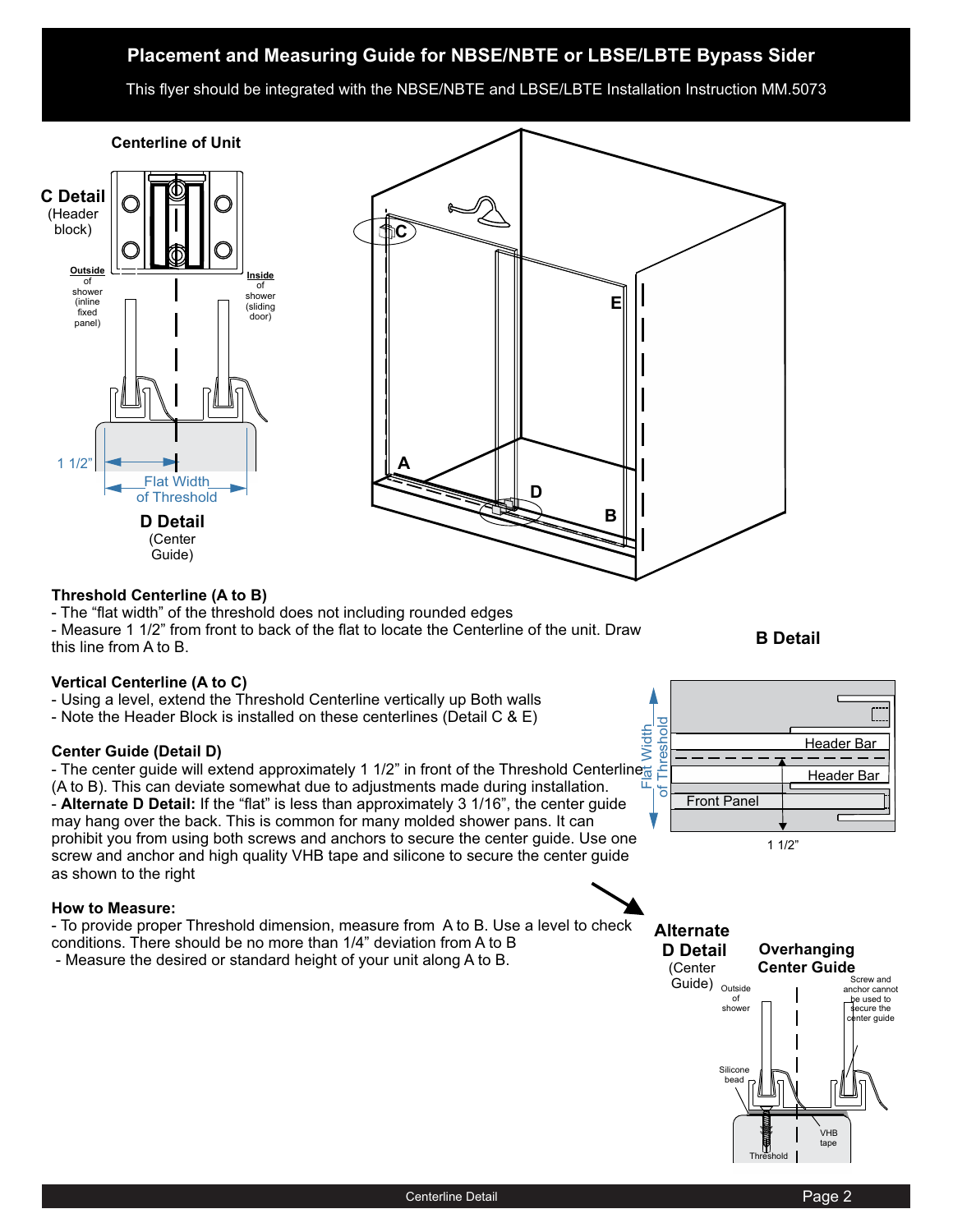# **Placement and Measuring Guide for NBSE90/NBTE90 or LBSE90/LBTE90 Bypass Sider**

This flyer should be integrated with the NBSE90/NBTE90 and LBSE90/LBTE90 Installation Instruction MM.5074

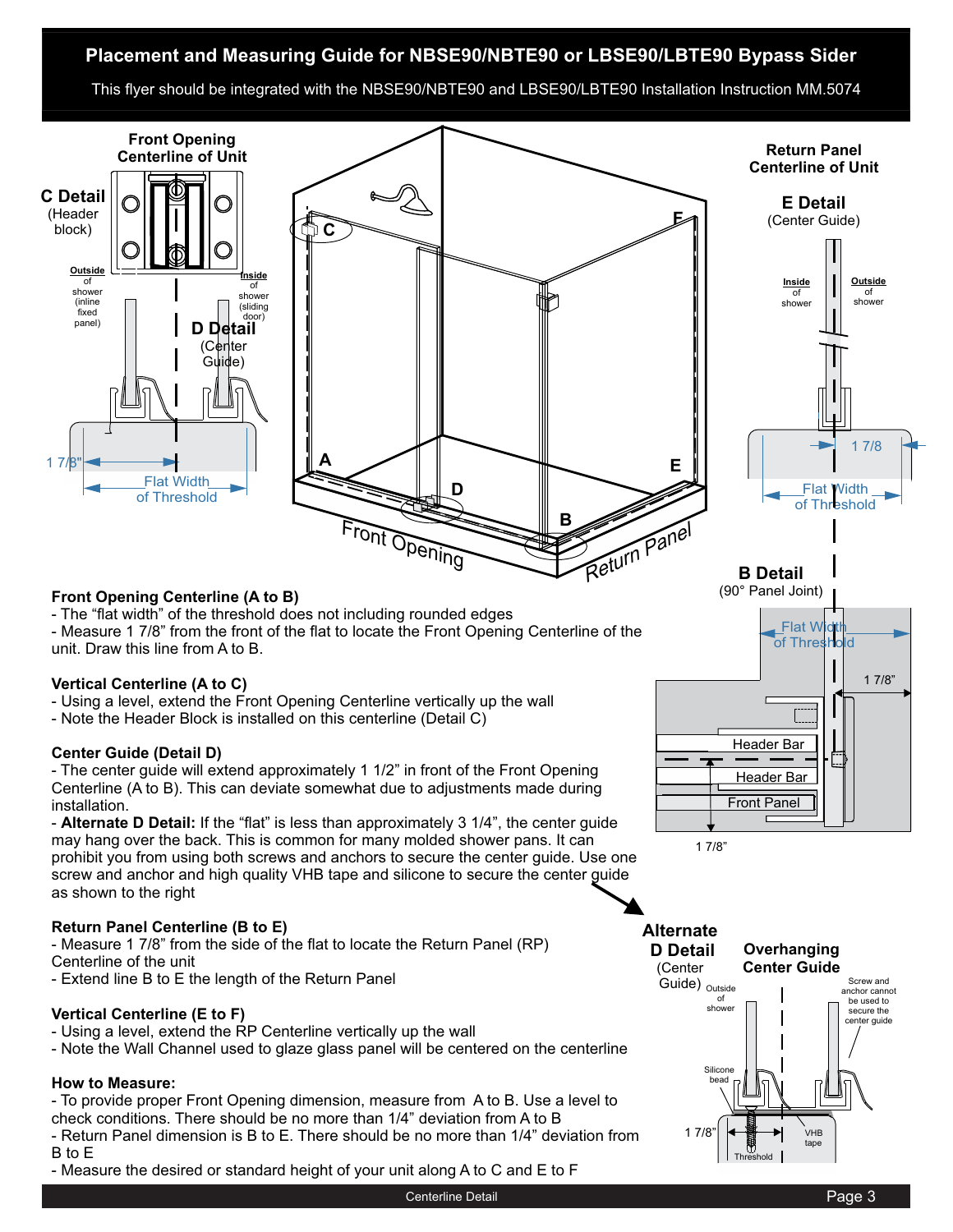## **Placement and Measuring Guide for TRBSE/TRBTE or ECBSE/ECBTE Bypass Sider**

This flyer should be integrated with the TRBSE/TRBTE and ECBSE/ECBTE Installation Instruction MM.5003



#### **Threshold Centerline (A to B)**

- The "flat width" of the threshold does not including rounded edges

- Measure 1 1/8" ffront to back of the flat to locate the Centerline of the unit. Draw this line from A to B.

#### **Vertical Centerline (A to C)**

- Using a level, extend the Threshold Centerline vertically up Both walls

- Note the Header Block is installed on these centerlines (Detail C & E)

#### **Center Guide (Detail D)**

- The center guide will extend approximately 1 1/8" in front of the Threshold Centerline (A to B). This can deviate somewhat due to adjustments made during installation.

- Alternate D Detail: If the "flat" is less than approximately 2 1/4", the center guide may hang over the back. This is common for many molded shower pans. It can prohibit you from using both screws and anchors to secure the center guide. Use one screw and one anchor and high quality VHB tape and silicone to secure the center guide as shown to the right. High strength 5 minute epoxy can be used to secure the black door silencer/guide into the base.

#### **How to Measure:**

- Measure the desired or standard height of your unit along A to B. - To provide proper Threshold dimension, measure from A to B. Use a level to check conditions. There should be no more than 1/4" deviation from A to B

**B Detail**



**Alternate D Detail** (Center



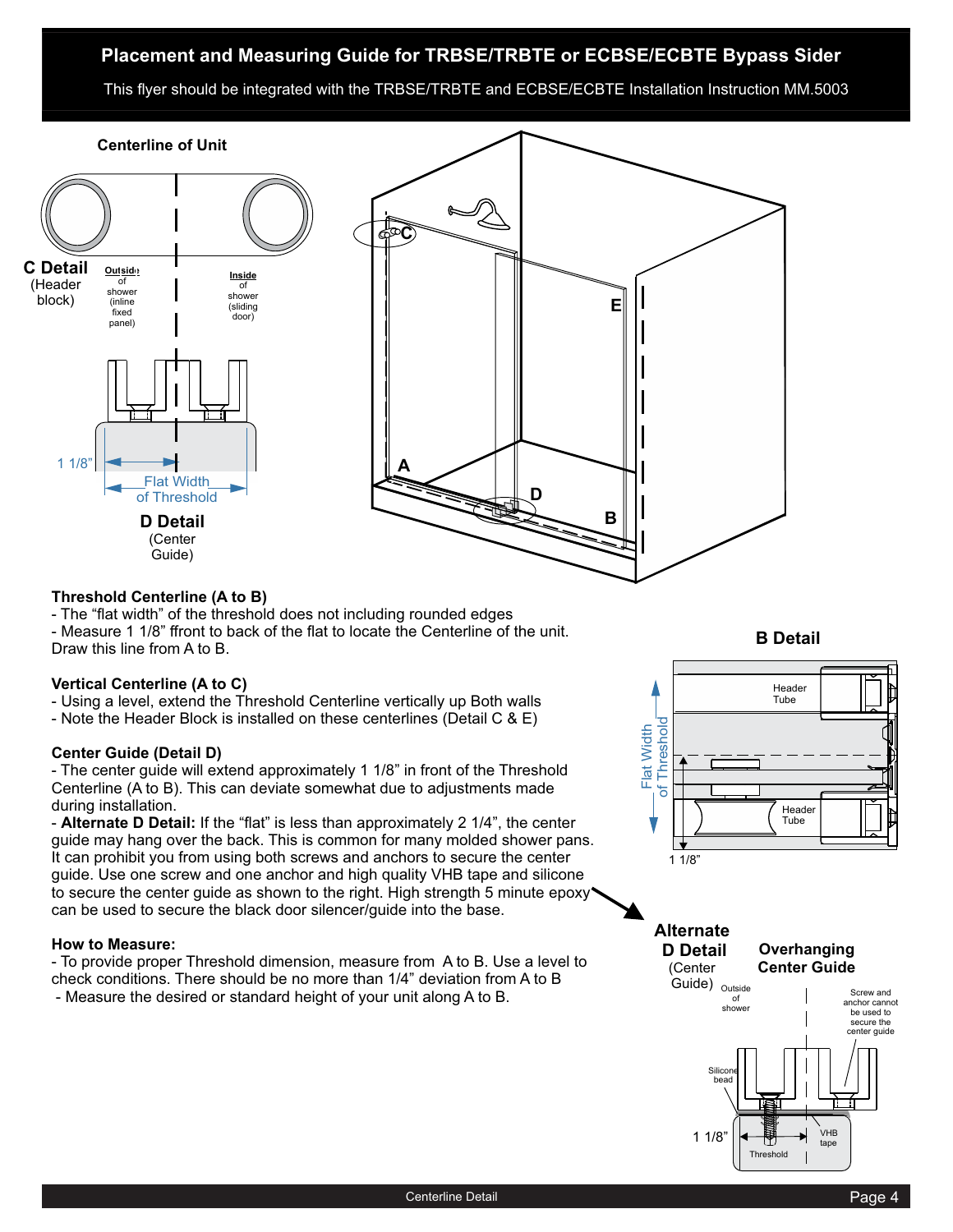## **Placement and Measuring Guide for TRSE180 or ECSE180 Bypass Sider**

This flyer should be integrated with the TRSE180 and ECSE180 Installation Instruction MM.5004



#### **Threshold Centerline (A to B)**

- The "flat width" of the threshold does not including rounded edges

- Measure 1 5/16" ffront to back of the flat to locate the Centerline of the unit. Draw this line from A to B.

## **Vertical Centerline (A to C)**

- Using a level, extend theThreshold Centerline vertically up both walls

- Note the Wall Collar is installed on this centerline (Detail D)

## **Center Guide (Detail D)**

- The center guide will extend approximately 1 5/16" in front of the Threshold Centerline (A to B). This can deviate somewhat due to adjustments made during installation.

- Alternate D Detail: If the "flat" is less than approximately 2 3/4", the center guide may hang over the back. This is common for many molded shower pans. It can prohibit you from using a screw and anchor to secure the center guide. Use high quality VHB tape and silicone to secure the center guide as shown to the right. High strength 5 minute epoxy can be used to secure the black door silencer/guide into the base.

#### **How to Measure:**

- To provide proper Front Opening dimension, measure from A to B. Use a level to check conditions. There should be no more than 1/4" deviation from A to B - Return Panel dimension is B to E. There should be no more than 1/4" Page 2 - Seturn Farier diriter<br>deviation from B to E

- Measure the desired or standard height of your unit along A to B.

**B Detail** (Top view of Wall Connection)





Outside of shower (inline fixed panel) Screw and anchor cannot be used to secure the center guide VHB tape Silicon bead **Overhanging Center Guide Alternate D Detail** (Center Guide) 1 5/16"

Threshold